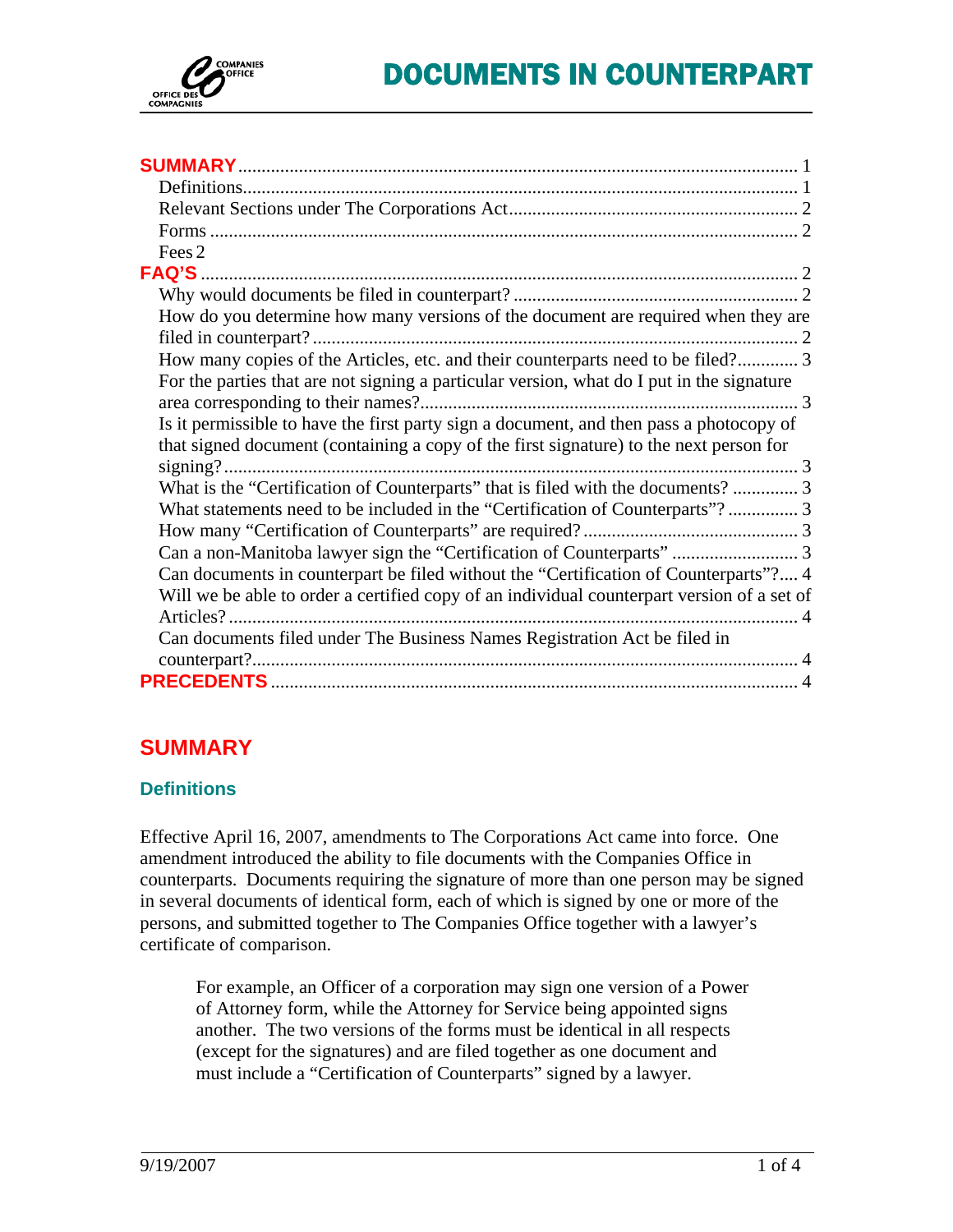<span id="page-1-0"></span>

# **Relevant Sections under The Corporations Act**

[Section 251.1](http://web2.gov.mb.ca/laws/statutes/2006/c01006e.php#255.1) of The Corporations Act

# **Forms**

All forms filed under The Corporations Act **requiring multiple signatures** may be filed in counterpart. When documents are filed in counterpart, they must be accompanied by a certificate from a lawyer stating that he/she has compared all versions of the document, and that they are identical, except for the details of signing. This certificate is available on the Companies Office website at

<http://www.companiesoffice.gov.mb.ca/forms/counterpart.pdf>

### **Fees**

There are **no** additional fees for filing documents in counterpart.

# **FAQ'S**

# **Why would documents be filed in counterpart?**

Documents in counterpart facilitate the completion of forms requiring the signatures of multiple individuals who are not available for signing at the same time, or in the same city.

# **How do you determine how many versions of the document are required when they are filed in counterpart?**

Every situation will be different. Ensure there are enough versions of the form which include an original signature for every individual required to sign the documents.

**Example 1:** Articles of Incorporation state there are 3 incorporators. One set of the Articles of Incorporation has been signed by two of the incorporators. Therefore, a second set of the identical Articles must be submitted with the signature of the third incorporator.

In this example, the "Certification of Counterparts" must state that the lawyer has reviewed **2** versions of the Articles of Incorporation.

**Example 2:** Articles of Incorporation state there are 3 incorporators. Each incorporator has signed a separate set of the Articles Therefore; three sets of the identical Articles are submitted with the signatures of each incorporator being on each set.

In this example, the "Certification of Counterparts" must state that the lawyer has reviewed **3** versions of the Articles of Incorporation.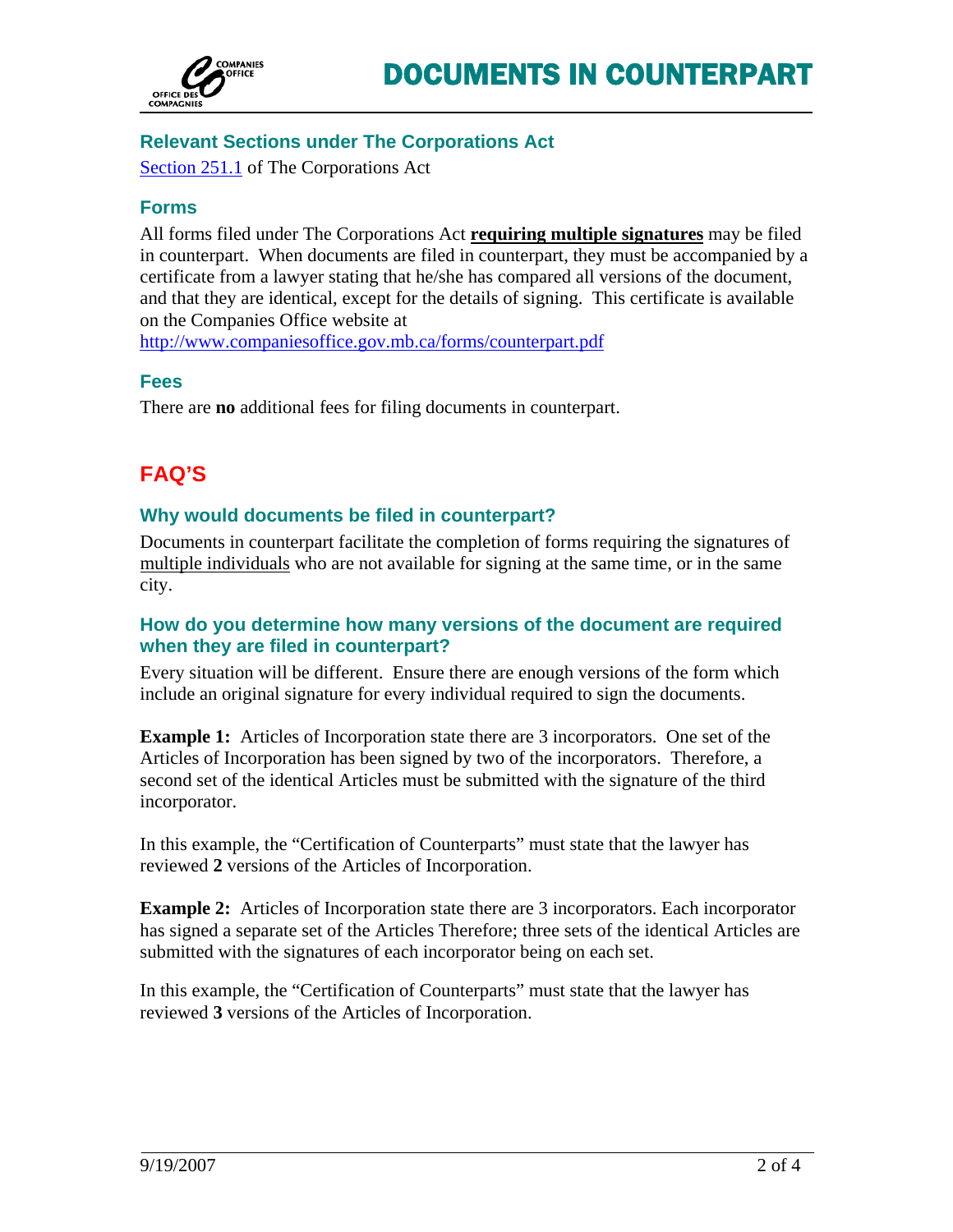<span id="page-2-0"></span>

**Example 3:** An Officer has signed the Power of Attorney form. However, the individual being appointed as the Attorney for Service has signed a separate copy. Therefore, two sets of the identical Power of Attorney form with separate signatures are filed.

In this example, the "Certification of Counterparts" must state that the lawyer has reviewed **2** versions of the Power of Attorney.

## **How many copies of the Articles, etc. and their counterparts need to be filed?**

The requirement that there be an original and duplicate copy filed extends to the counterparts as well. For each counterpart version of the articles, a duplicate copy of that version must also be provided.

# **For the parties that are not signing a particular version, what do I put in the signature area corresponding to their names?**

You should leave it blank. We will be placing a stamp in that area that reads "In Counterpart". Please note that you should still type or print that party's name where you would normally do so, but in the area where that party would have been signing, you should leave it blank.

## **Is it permissible to have the first party sign a document, and then pass a photocopy of that signed document (containing a copy of the first signature) to the next person for signing?**

It is preferred that counterparts not be prepared in this fashion. It could result in uncertainty as to which signatures are originals and which are copies, necessitating rejection of the documents.

# **What is the "Certification of Counterparts" that is filed with the documents?**

A lawyer who is entitled to practice law in Manitoba certifies in writing that he/she has reviewed the executed or signed documents and that that they are identical, except with respect to the details of execution or signing.

# **What statements need to be included in the "Certification of Counterparts"?**

To assist lawyers, a ["Certification of Counterparts"](http://www.companiesoffice.gov.mb.ca/forms/counterpart.pdf) form is available on the Companies Office website.

# **How many "Certification of Counterparts" are required?**

One original and one duplicate of the Certificate must be provided.

# **Can a non-Manitoba lawyer sign the "Certification of Counterparts"**

No. This certificate may only be signed by a lawyer entitled to practice law in Manitoba.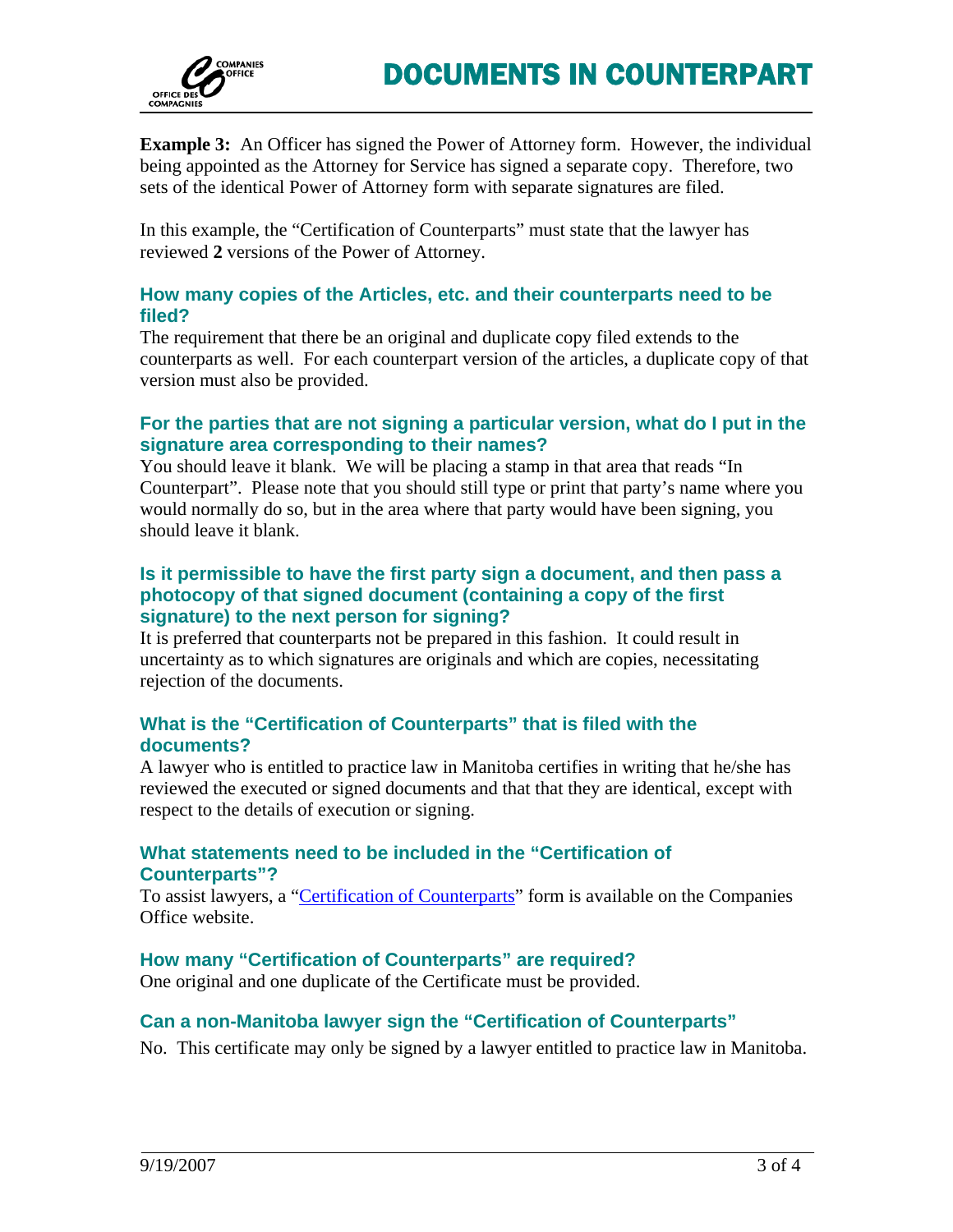<span id="page-3-0"></span>

# **Can documents in counterpart be filed without the "Certification of Counterparts"?**

No.

# **Will we be able to order a certified copy of an individual counterpart version of a set of Articles?**

No. Certified copies will only be provided containing the entire set, including all counterpart versions and the lawyer's certificate.

# **Can documents filed under The Business Names Registration Act be filed in counterpart?**

No.

# **PRECEDENTS**

The following precedents are available to assist lawyers in the preparation of filing documents in counterpart.

[Articles of Incorporation](#page-4-0) [Power of Attorney](#page-9-0)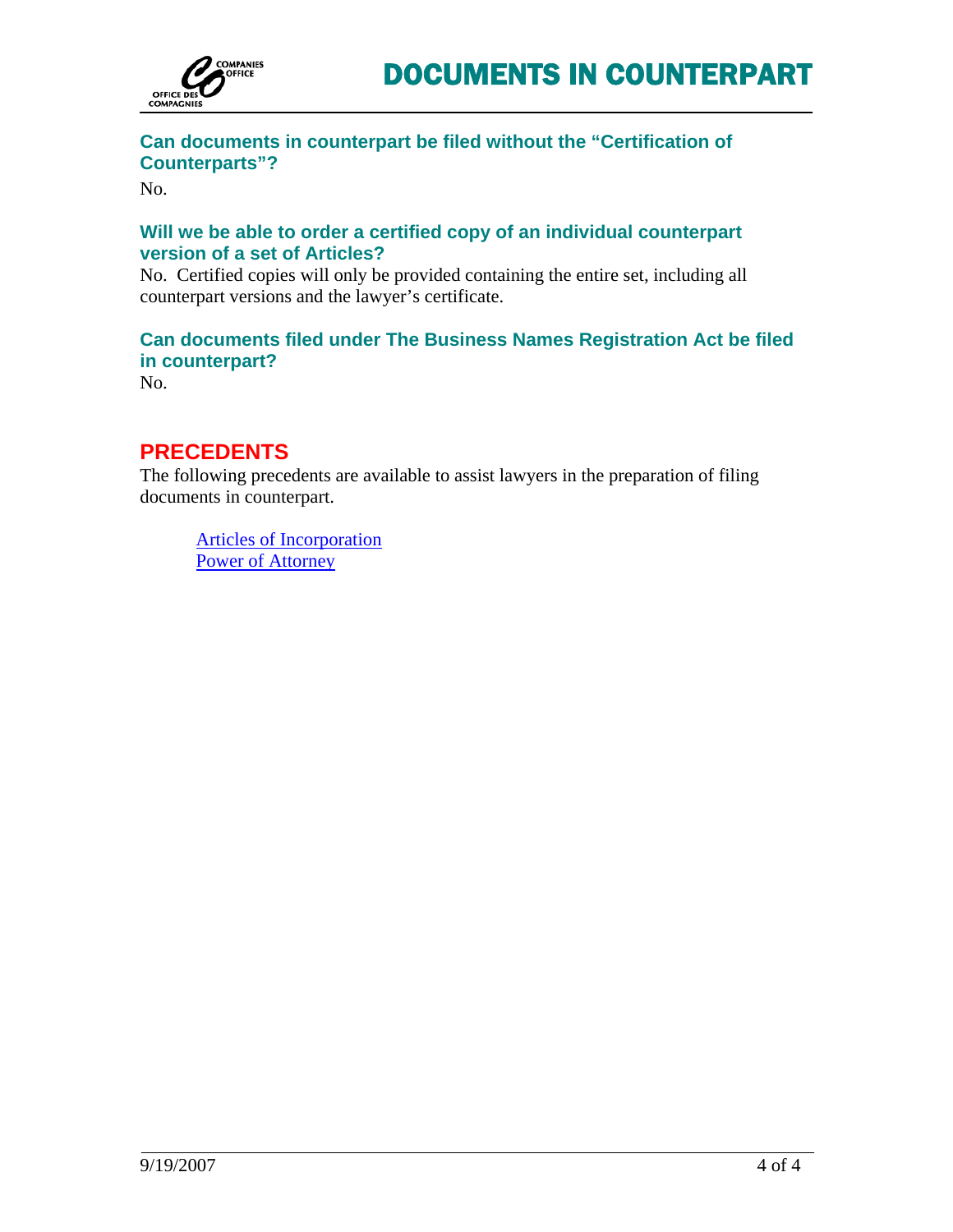# CERTIFICATION OF COUNTERPARTS

|       |    | JOHN DOE                                      | , a lawyer entitled to practice law in Manitoba, certify                              |
|-------|----|-----------------------------------------------|---------------------------------------------------------------------------------------|
| that: |    | [name of lawyer]                              |                                                                                       |
|       | 1. | I have reviewed the attached                  | $\frac{2}{\lceil \text{number of versions} \rceil}$ versions of the                   |
|       |    |                                               | ARTICLES OF INCORPORATION<br>for                                                      |
|       |    |                                               | [Articles of Incorporation/Application for Registration, etc.]                        |
|       |    |                                               | 1234567 MANITOBA LIMITED                                                              |
|       |    |                                               | [name of corporation]                                                                 |
|       |    |                                               |                                                                                       |
|       | 2. | Each version of the ARTICLES OF INCORPORATION | contains a total of<br>[Articles etc.]                                                |
|       |    | pages;<br>[number of pages]                   |                                                                                       |
|       | 3. |                                               | I have reviewed all versions of the ARTICLES OF INCORPORATION<br>[Articles etc.]      |
|       |    | or signing.                                   | and they are identical to each other, except with respect to the details of execution |
|       |    |                                               | I make this certification pursuant to clause 251.1(2)(b) of The Corporations Act.     |

Signature of Lawyer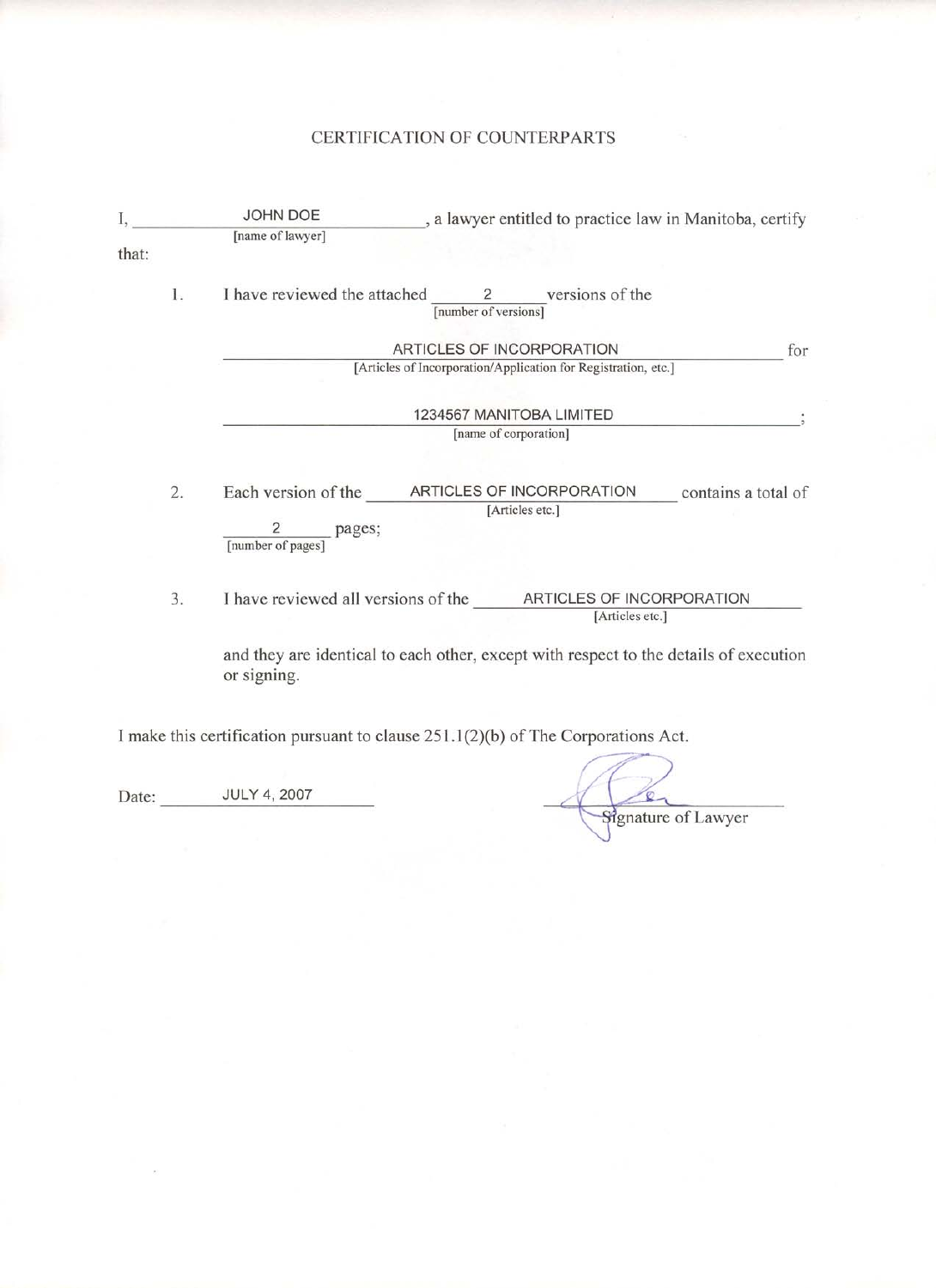# The Corporations Act **ARTICLES OF INCORPORATION (share capital)**



1. Name of Corporation

#### 1234567 MANITOBA LIMITED

The address in full of the registered office (include postal code)  $2.$ 

123 Any Street Winnipeg, Manitoba **R3C 3L6** 

3. Number (or minimum and maximum number) of directors

Minimum 1, Maximum 6

First directors  $4.$ 

| Name in full | Address in full (include postal code)  |  |
|--------------|----------------------------------------|--|
| John Smith   | 456 Any Street<br>Winnipeg, MB R3C 3L6 |  |
| Jane Smith   | 789 Any Street<br>Winnipeg, MB R3C 3L6 |  |
|              |                                        |  |

The classes and any maximum number of shares that the corporation is authorized to issue 5.

An unlimited number of common shares, unlimited maximum consideration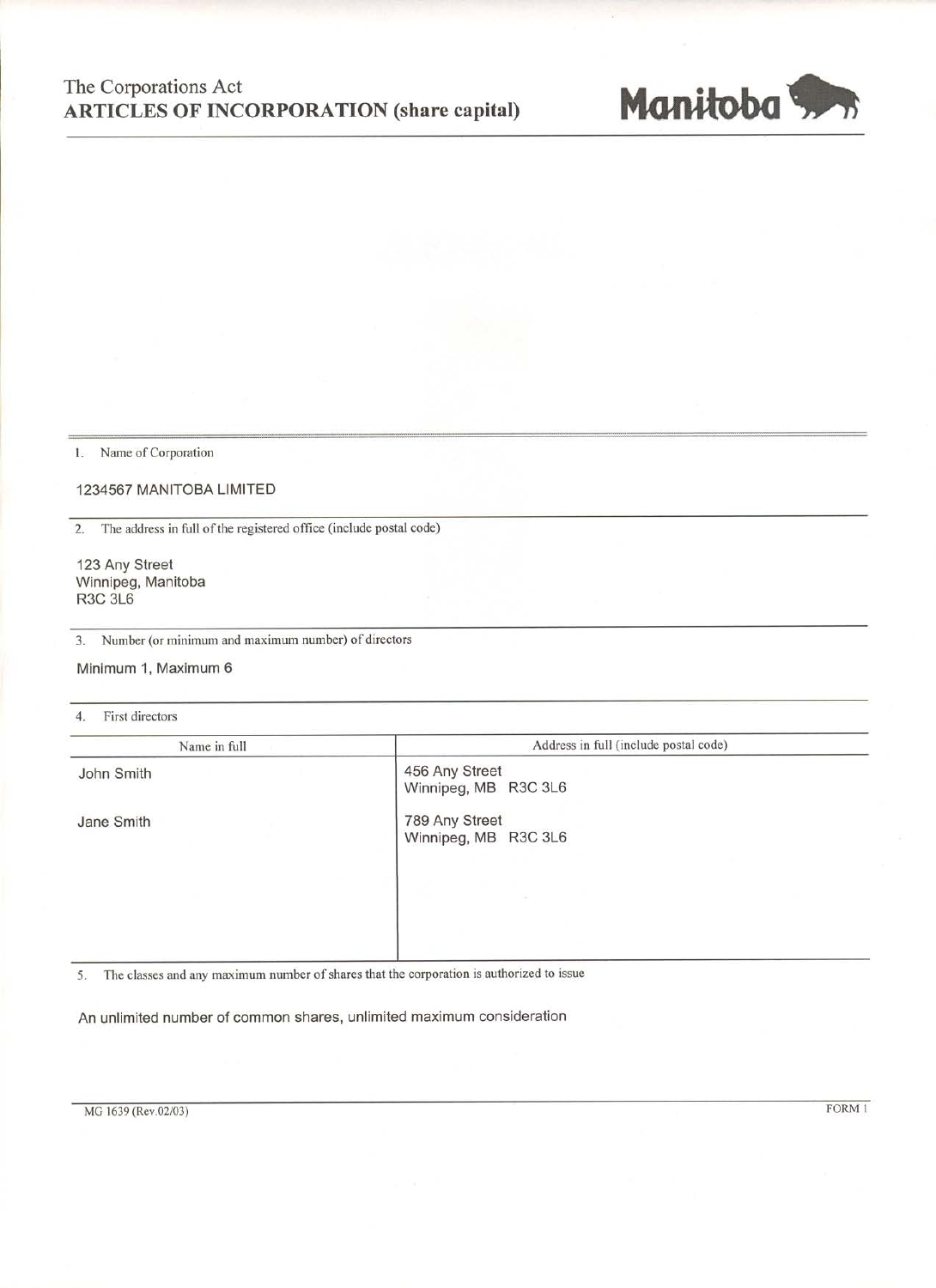|  |  |  | The rights, privileges, restrictions and conditions attaching to the shares, if any |  |  |  |  |
|--|--|--|-------------------------------------------------------------------------------------|--|--|--|--|
|--|--|--|-------------------------------------------------------------------------------------|--|--|--|--|

#### $N/A$

#### $7.$ Restrictions, if any, on share transfers

N/A

 $8. \,$ Restrictions, if any, on business the corporation may carry on

 $N/A$ 

9. Other provisions, if any

 $N/A$ 

10. I have satisfied myself that, the proposed name of the corporation is not the same as or similar to the name of any known body corporate, association, partnership, individual or business so as to be likely to confuse or mislead.

| Name in full | Address in full (include postal code)  | Signature |
|--------------|----------------------------------------|-----------|
| John Smith   | 456 Any Street<br>Winnipeg, MB R3C 3L6 |           |
| Jane Smith   | 789 Any Street<br>Winnipeg, MB R3C 3L6 |           |
|              |                                        |           |
|              |                                        |           |

Note:

If any First Director named in paragraph 4 is not an Incorporator, a Form 3 "Consent to Act as a First Director" must be attached.<br>State the full civic address in paragraphs 2, 4 and  $11 - a$  P.O. box number alone is not ac

| <b>OFFICE USE ONLY</b> |  |
|------------------------|--|
| Corporation Number:    |  |
| Business Number:       |  |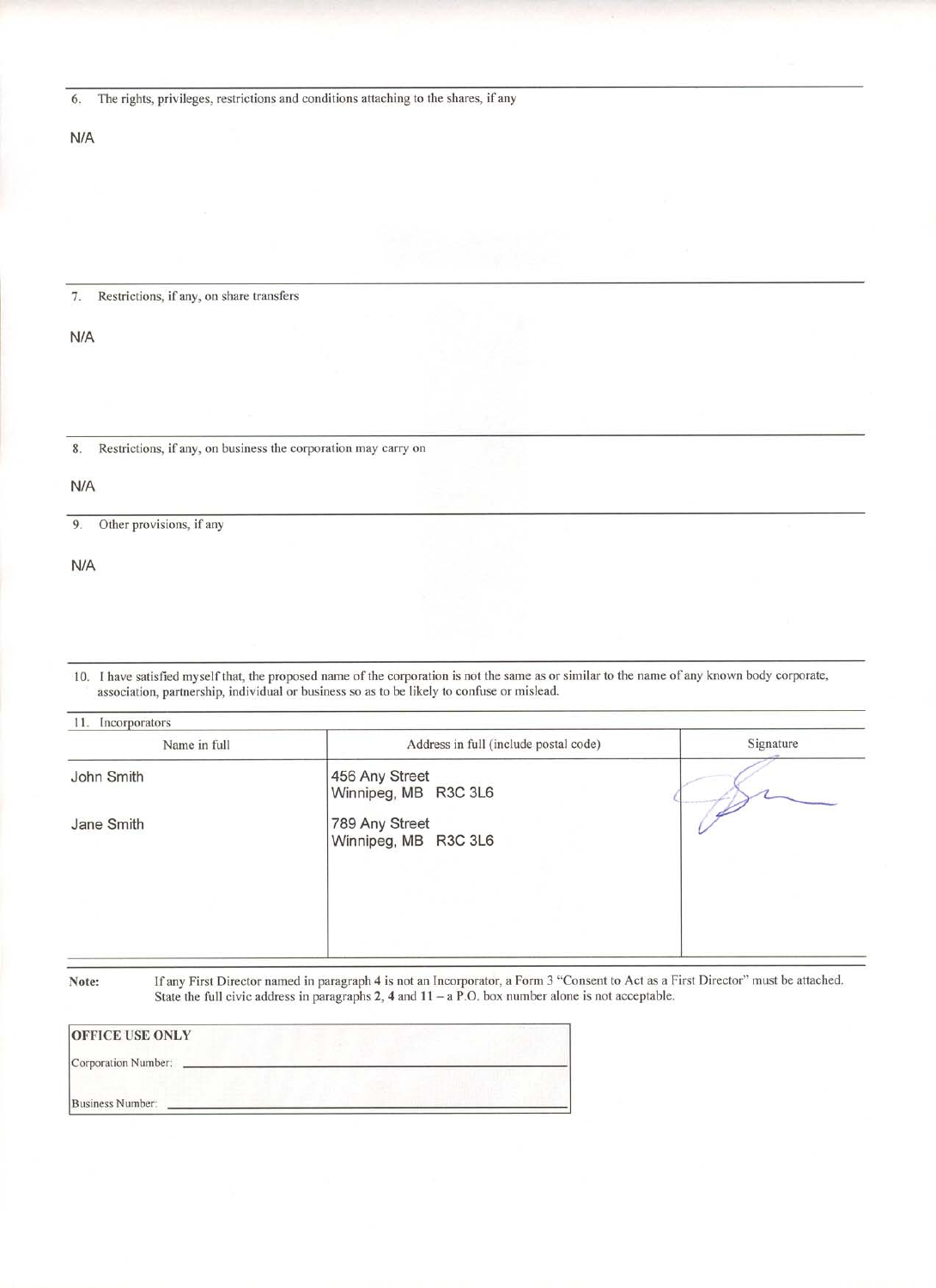# The Corporations Act **ARTICLES OF INCORPORATION (share capital)**



1. Name of Corporation

1234567 MANITOBA LIMITED

2. The address in full of the registered office (include postal code)

123 Any Street Winnipeg, Manitoba **R3C 3L6** 

Number (or minimum and maximum number) of directors 3.

Minimum 1, Maximum 6

4. First directors

| Name in full | Address in full (include postal code)  |
|--------------|----------------------------------------|
| John Smith   | 456 Any Street<br>Winnipeg, MB R3C 3L6 |
| Jane Smith   | 789 Any Street<br>Winnipeg, MB R3C 3L6 |
|              |                                        |
|              |                                        |

The classes and any maximum number of shares that the corporation is authorized to issue 5.

An unlimited number of common shares, unlimited maximum consideration

FORM 1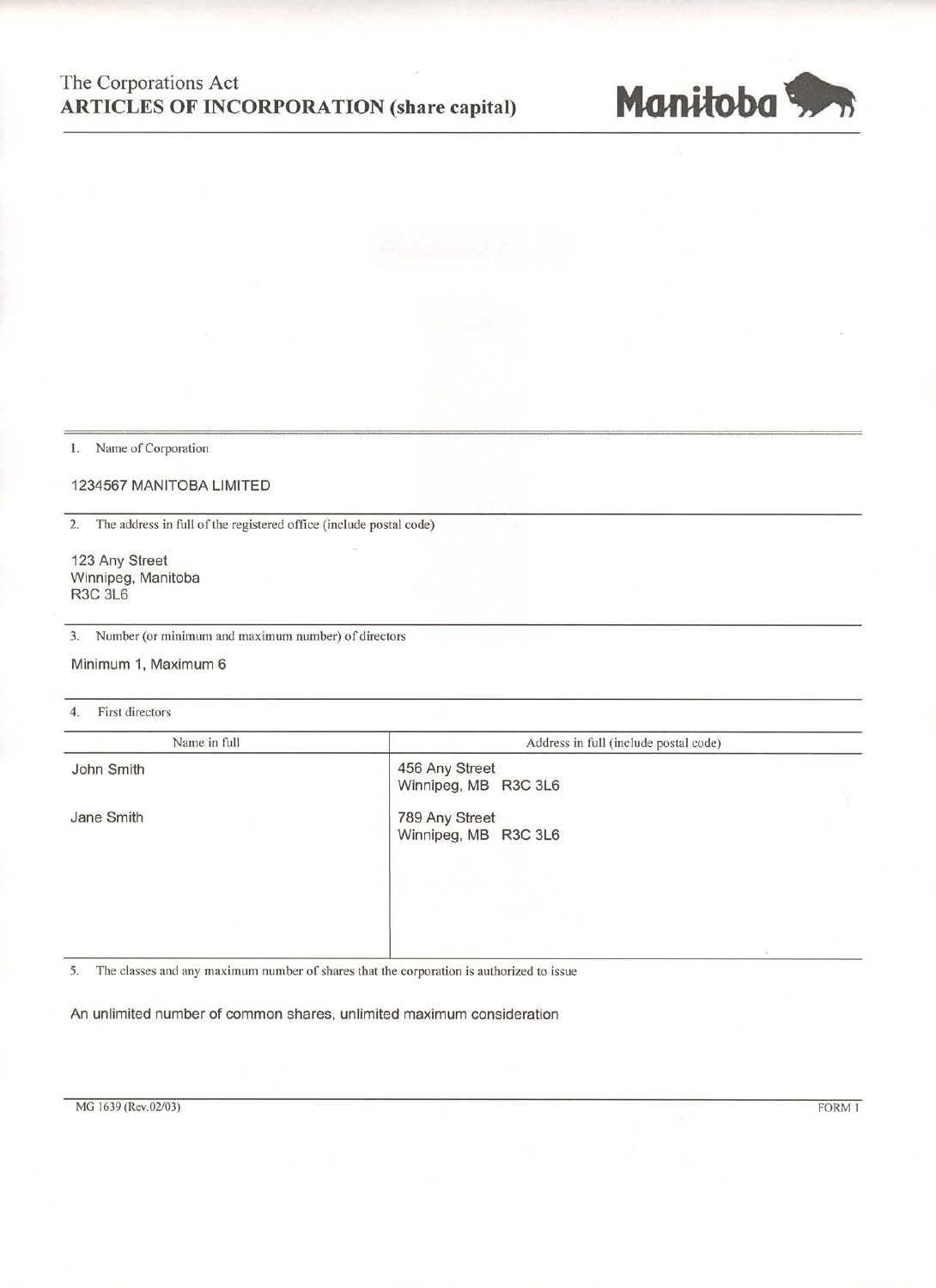The rights, privileges, restrictions and conditions attaching to the shares, if any 6.

 $N/A$ 

#### 7. Restrictions, if any, on share transfers

 $N/A$ 

Restrictions, if any, on business the corporation may carry on  $8. \,$ 

 $N/A$ 

 $9.$ Other provisions, if any

 $N/A$ 

10. I have satisfied myself that, the proposed name of the corporation is not the same as or similar to the name of any known body corporate, association, partnership, individual or business so as to be likely to confuse or mislead.

| 11. Incorporators |                                        |           |
|-------------------|----------------------------------------|-----------|
| Name in full      | Address in full (include postal code)  | Signature |
| John Smith        | 456 Any Street<br>Winnipeg, MB R3C 3L6 |           |
| Jane Smith        | 789 Any Street<br>Winnipeg, MB R3C 3L6 |           |
|                   |                                        |           |

Note:

If any First Director named in paragraph 4 is not an Incorporator, a Form 3 "Consent to Act as a First Director" must be attached. State the full civic address in paragraphs 2, 4 and  $11 - a$  P.O. box number alone is not acceptable.

| <b>OFFICE USE ONLY</b> |  |  |
|------------------------|--|--|
| Corporation Number:    |  |  |
| Business Number:       |  |  |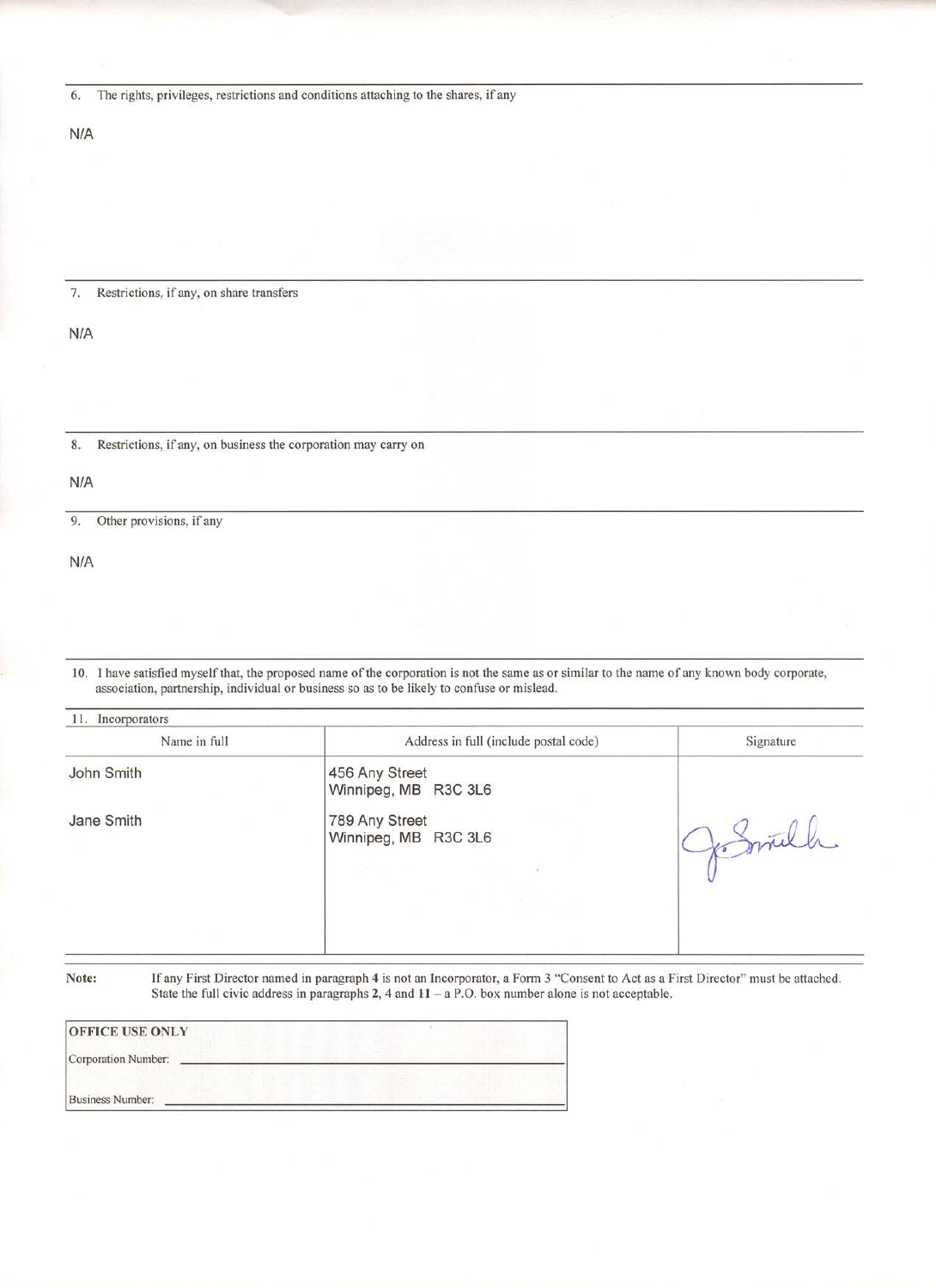### CERTIFICATION OF COUNTERPARTS

|       |    | JOHN DOE                                      | , a lawyer entitled to practice law in Manitoba, certify                              |     |
|-------|----|-----------------------------------------------|---------------------------------------------------------------------------------------|-----|
|       |    | [name of lawyer]                              |                                                                                       |     |
| that: |    |                                               |                                                                                       |     |
|       | 1. |                                               | I have reviewed the attached 2 versions of the<br>[number of versions]                |     |
|       |    |                                               | POWER OF ATTORNEY                                                                     | for |
|       |    |                                               | [Articles of Incorporation/Application for Registration, etc.]                        |     |
|       |    |                                               |                                                                                       |     |
|       |    |                                               | 1234567 ALBERTA LTD.                                                                  |     |
|       |    |                                               | [name of corporation]                                                                 |     |
|       | 2. | Each version of the                           | POWER OF ATTORNEY<br>contains a total of                                              |     |
|       |    |                                               | [Articles etc.]                                                                       |     |
|       |    | $\overline{2}$<br>pages;<br>[number of pages] |                                                                                       |     |
|       | 3. | I have reviewed all versions of the           | POWER OF ATTORNEY                                                                     |     |
|       |    |                                               | [Articles etc.]                                                                       |     |
|       |    | or signing.                                   | and they are identical to each other, except with respect to the details of execution |     |
|       |    |                                               |                                                                                       |     |

I make this certification pursuant to clause 251.1(2)(b) of The Corporations Act.

Date: JULY 5, 2007

Signature of Lawyer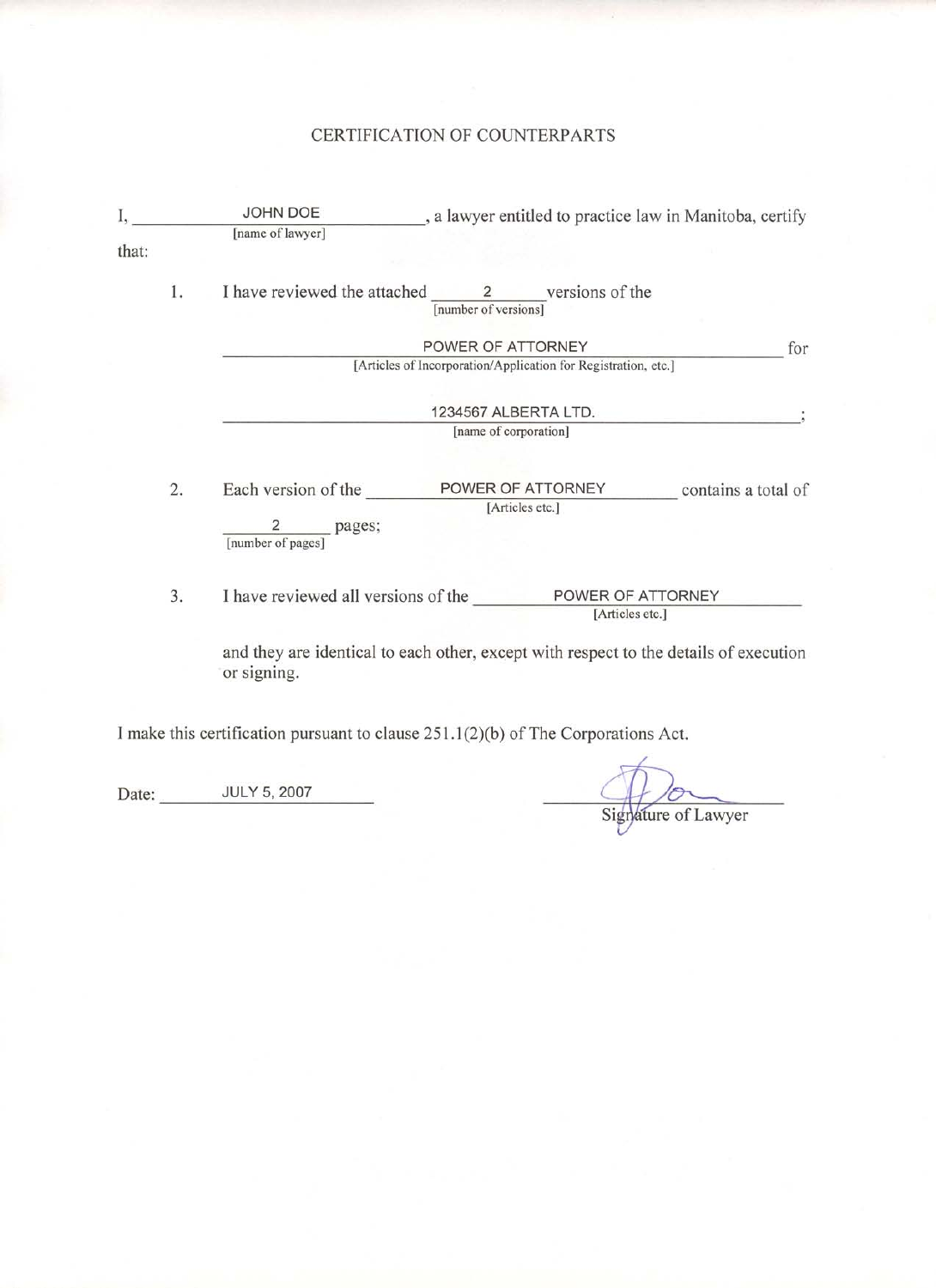# The Corporations Act **POWER OF ATTORNEY**



1234567 ALBERTA LTD. Take notice that

(Name of appointing body corporate)

appoints

#### **JOHN SMITH**

(Name of attorney in full)

#### 456 Any Street, Winnipeg, MB R3C 3L6

(Business address of the attorney including street number, municipality and postal code)

its attorney in Manitoba to accept service of or be served with process in any suit or proceeding against it in the province and to receive all lawful notices for it. It authorizes the attorney to perform all necessary acts relating to the matters within the scope of this power of attorney. It declares that, until notice of the appointment of the attorney's replacement has been filed with and accepted by the Director under The Corporations Act, service of process or a lawful notice on the attorney is legal and binding on it.

| Date | $\sim$ | Office held<br>- 2004년 10월 20일 XX 30일 XX |
|------|--------|------------------------------------------|
|      |        | President                                |

### **CONSENT TO ACT AS ATTORNEY**

**JOHN SMITH** 

(Name of attorney in full)

 $-$  of

### 456 Any Street, Winnipeg, MB R3C 3L6

(Business address, including street number, municipality, and postal code)

|  |  | consent to act as the attorney for the appointing body corporate named above. |
|--|--|-------------------------------------------------------------------------------|
|--|--|-------------------------------------------------------------------------------|

Date

I, \_

Signature of attorney

**Business Number** 

123456789MC0001

**OFFICE USE ONLY** 

**Corporation Number** 

FORM 8